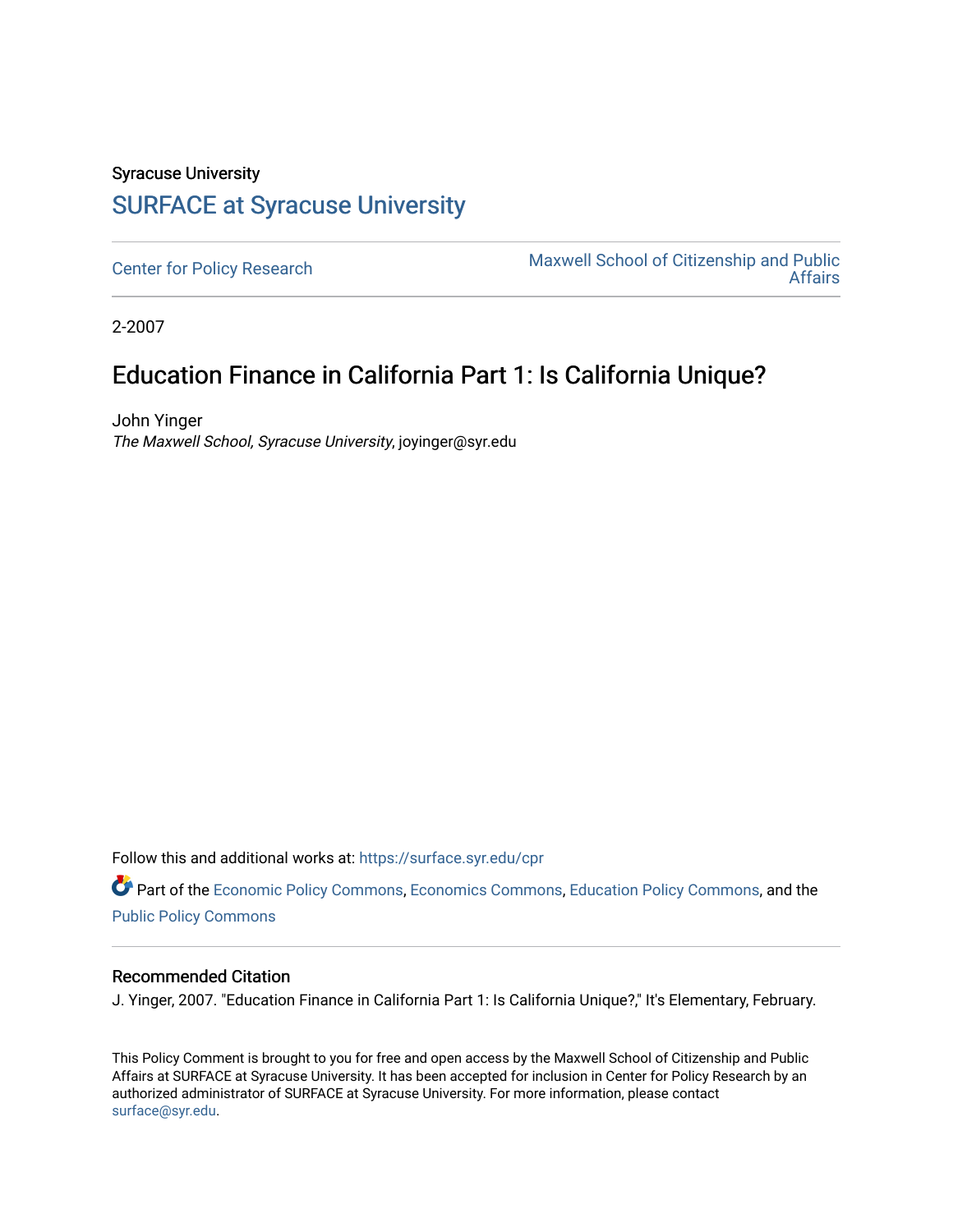It's Elementary

A Monthly Column by EFAP Director John Yinger February 2007

## **Education Finance in California Part 1: Is California Unique?**

This is the first of three columns on education finance in California. This column describes this system; the next column examines a tax that is unique to California, the parcel tax; and the third column explores lessons from a recent study of the incentives facing voters and school officials in California.<sup>[1](#page-1-0)</sup>

California's education finance system is built on the legacy of two famous events: the Serrano court decision and the passage of the property tax limit, Proposition 13. The 1971 *Serrano* court decision found that California's education finance system was unconstitutional because the funds available for a child's education depended on the wealth in his or her school district. The state responded to this and subsequent rulings by specifying a revenue limit, that is, a particular amount of general-purpose revenue, that each district would receive, and by limiting variation in this limit across districts.

California's famous property tax limit, Proposition 13, places a strict limit on local property taxes. Moreover, the property tax revenue that is available for schools is folded into a district's revenue limit. This step implies that the school property tax in California is essentially a state tax and that a district's general-purpose state aid equals the difference between its revenue limit and its property tax revenue.

These restrictions do not imply, however, that revenue does not vary across school districts, largely because the state has implemented hundreds of categorical aid programs, which are distributed in a very uneven manner across school districts. Indeed, California relies more heavily on categorical aid than most states and by some measures the variation in revenue across districts is larger in California, with its

 $\overline{a}$ 

<span id="page-1-1"></span><span id="page-1-0"></span> $<sup>1</sup>$  This study is "Understanding the Incentives in California's Education Finance System," by William Duncombe and John</sup> Yinger, The Maxwell School, Syracuse University, December 2006. This study was prepared for the Getting Down to Facts Project out of Stanford University.